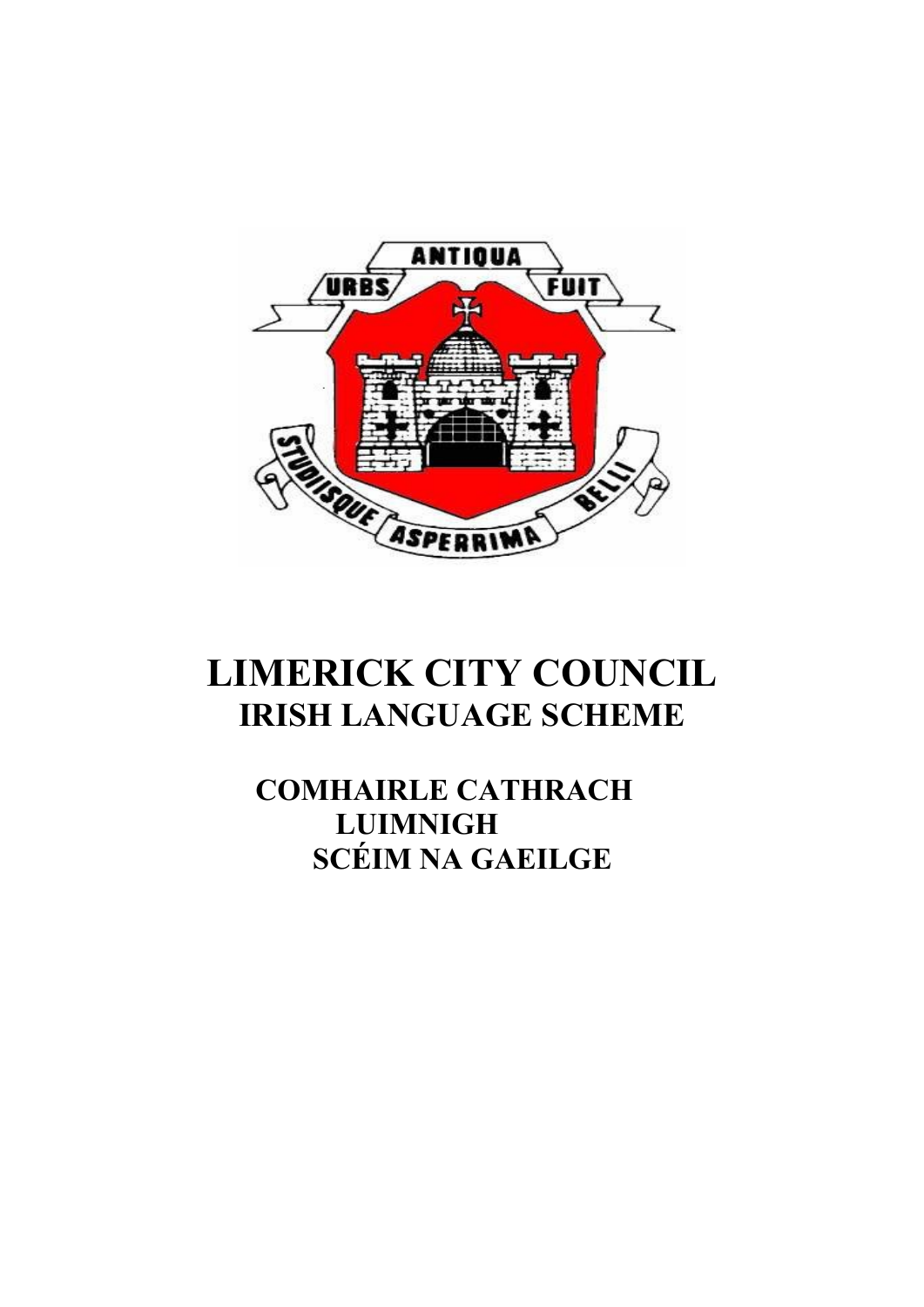# **Introduction and Background**

This scheme was prepared under Section 11 of the Official Languages Act. Section 11 provides for the preparation by a public body of a statutory scheme specifying the services it proposes to provide:

- through the medium of Irish,
- through the medium of English, and
- through the medium of both Irish and English.

This scheme sets out the measures to be adopted to ensure that any services that are not provided through the medium of Irish will be so provided within an agreed timeframe.

### **1.1 Content of the Language Scheme**

The scheme has been developed by the Corporate Services department in association with other Senior staff.

Responsibility for ensuring implementation of the scheme as well as monitoring and reviewing the scheme will rest with senior management within Limerick City Council.

The scheme builds on the extent to which services are currently available through Irish as a starting base.

This scheme was drafted having regard to the contents of the statutory guidelines issued by the Minister for Community, Rural and Gaeltacht Affairs under section 11 of the Official Languages Act 2003.

### **1.2 Commencement Date of Scheme –**

This scheme has been confirmed by the Minister for Community, Rural & Gaeltacht Affairs. The scheme is commenced with effect from the 1/10/2007 and shall remain in force for a period of 3 years from this date or until a new scheme has been confirmed by the Minister pursuant to Section 15 of the Official Languages Act, whichever is earlier.

### **1.3 Overview of Limerick City Council**

Limerick City Council is the statutory authority for the provision of local services to the people of Limerick City.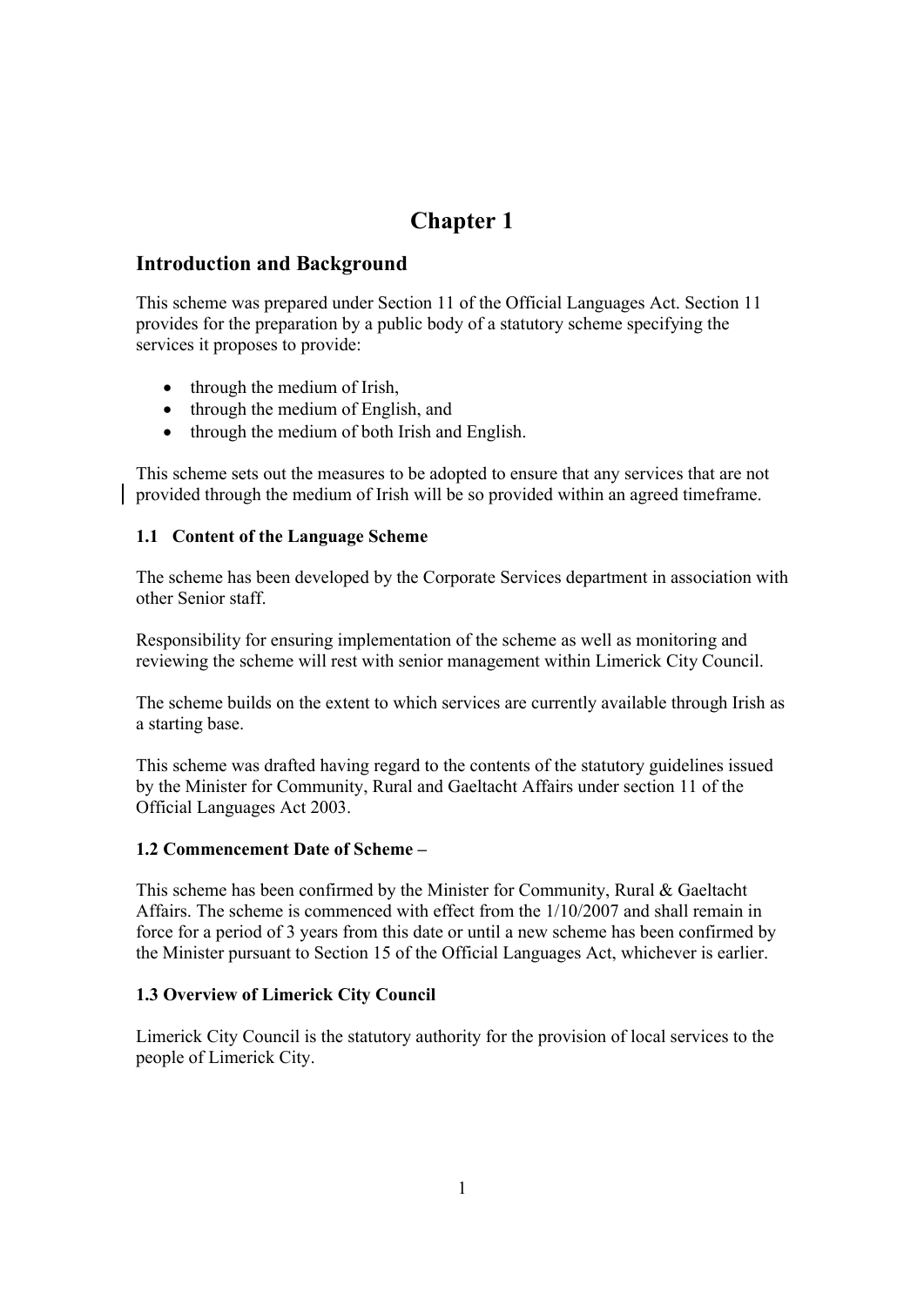Our mission statement is as follows:

### **"***We will work in partnership to enhance Democratic Leadership and continue to support our community by the development of sustainable policies and the delivery of better quality services"*

Limerick City Council provide a multiplicity of services, which touch the lives of every citizen in the City. The principal functions and services are as follows:

- Housing management and provision
- Roads including traffic management and safety
- Water Services including sewerage
- Development Incentives and Control
- Environmental Protection
- Recreation and Amenity including public parks and playgrounds
- Miscellaneous services

The main functions and activities of the City Council are underpinned by a number of core corporate objectives,that include:

#### **Transparency & Accountability**

We will focus our decisions, which are based on clear understandable principles and policies, to better serve our citizens and their needs, subject to the common good

#### **Democracy**

We will promote and grow the role of our councillors and optimise the contribution from the external nominated representatives

### **Value our Staff**

The Council's stature as an essential public service provider depends critically on the loyalty, commitment and performance of its staff. We will support our workforce during this time of change through ongoing partnership initiatives, training and assistance programmes

### **•** Ouality Service

Each client service will be assessed on how it is delivered and its outcomes, in pursuit of continuous improvement in standards

### **Value for Money**

Each resource allocation and spending decision will seek to deliver the best value in services to our customers and ratepayers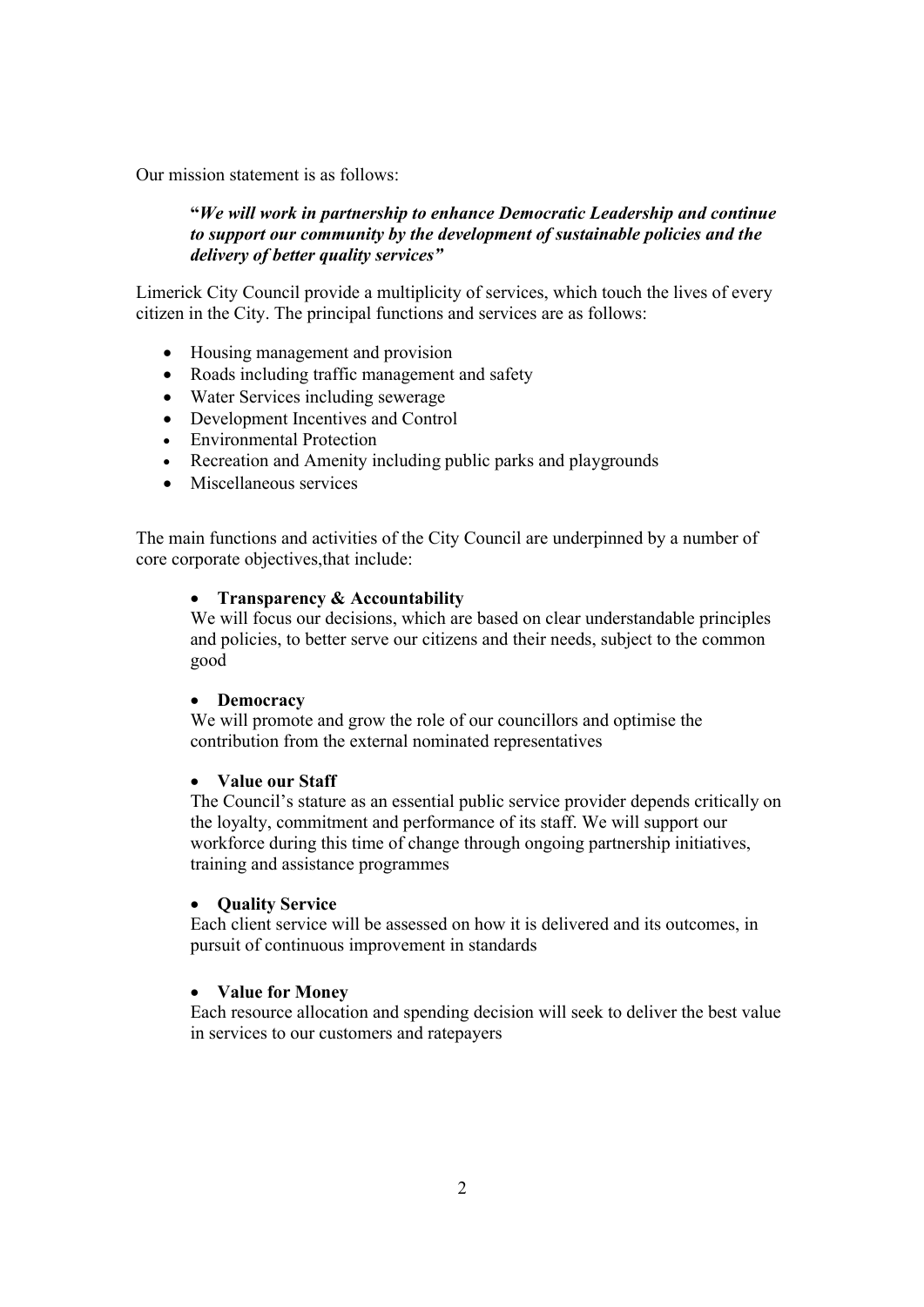### **Equality and Social Inclusion**

Prioritise the delivery of resources to enable all our citizens to participate fully in the social, economic and cultural life of our city

# **Community Partnership**

Our communities are our city and we will work in partnership with them to build greater trust and respond to their diverse needs

These are identified in the council's current Corporate Plan 2005-2009 which sets out challenging targets for improvements to city services and for the enhancement of democracy.

# **1.4 Customers and Clients**

Limerick City Council' customer base includes the residents of Limerick City, the business community and the thousands of visitors to the City on a daily basis.

In addition the City Council has a working relationship with a variety of statutory and non-statutory groups.

### **1.5 Assessment of the extent to which services are already available through Irish**

The City Council currently publishes its statutory documents and other policy statements in Irish and English in accordance with the provisions of section 10 of the Official Languages Act 2003. Public signage generally in the City and at council offices is also bilingual.

The Council has the capacity to communicate through Irish where requested by a member of the public.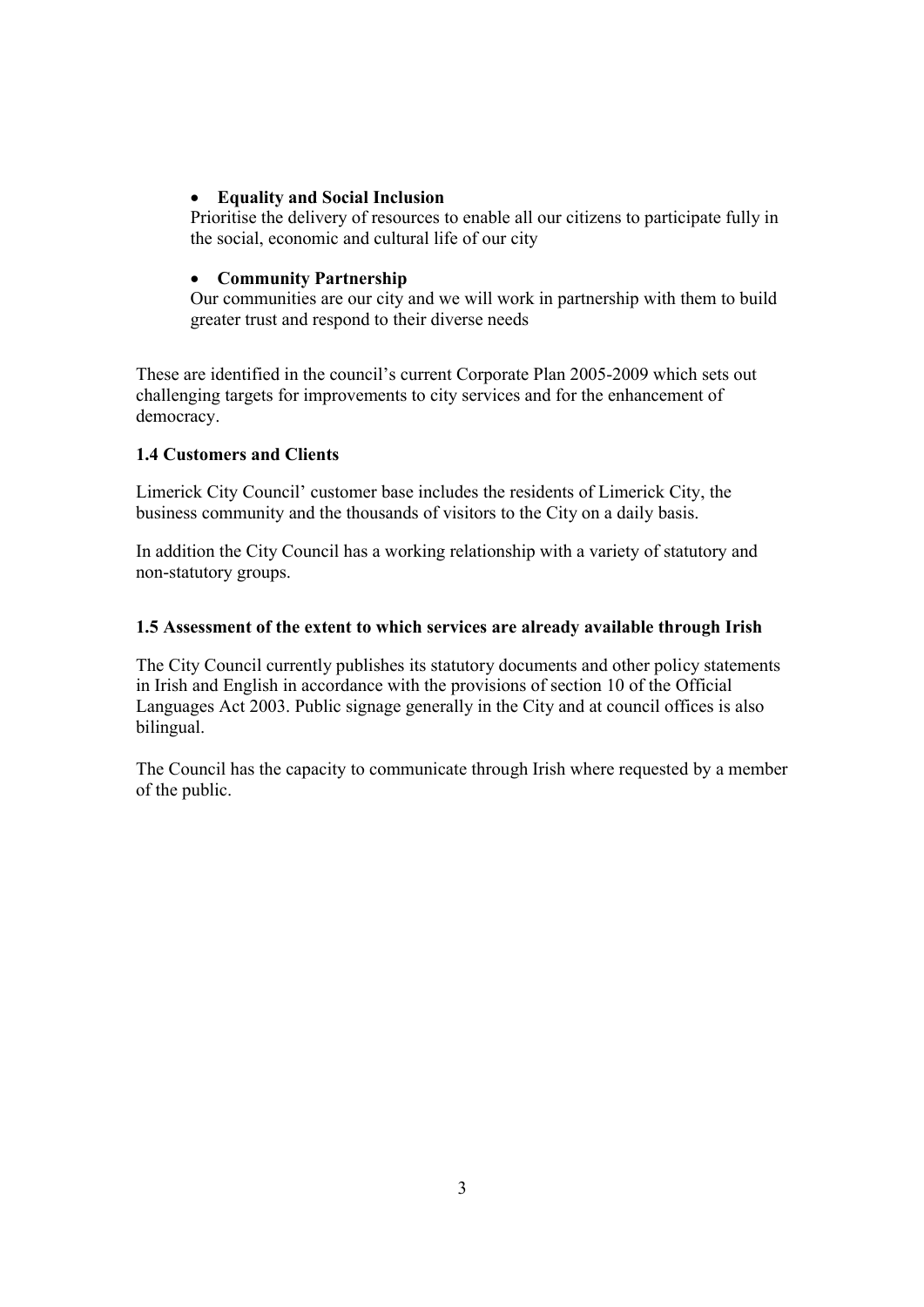# **Provision of General Council Services/Activities**

# **2.1 Methodology and Research Undertaken**

In the preparation of this Scheme, Limerick City Council undertook a consultation process, which involved:

- seeking submissions from the public on the preparation of a draft scheme
- a customer survey to ascertain the demand for services to be provided through Irish or bilingually
- seeking submissions from senior staff
- a survey of staff skills and expertise in Irish

Limerick City Council received a total of 3 submissions from the public during the consultation process.

The main findings of the Customer Survey undertaken in relation to the provision of services through Irish are outlined in Appendix A

# **2.2 Means of Communication with the Public**

The Council uses the following methods to communicate with the public

- $\bullet$  Brochures & Information Leaflets
- Application Forms
- Publications
- Press releases
- Website
- Public Advertisement

# **2.3 Written Documentation**

The following policies in relation to the various categories of written documentation produced by Limerick City Council shall be enacted during the lifetime of this scheme:

(i) Brochures, Information Leaflets & Application Forms

All new public Information Leaflets & Application Forms produced by the City Council shall be available in Irish and English from the beginning of the scheme.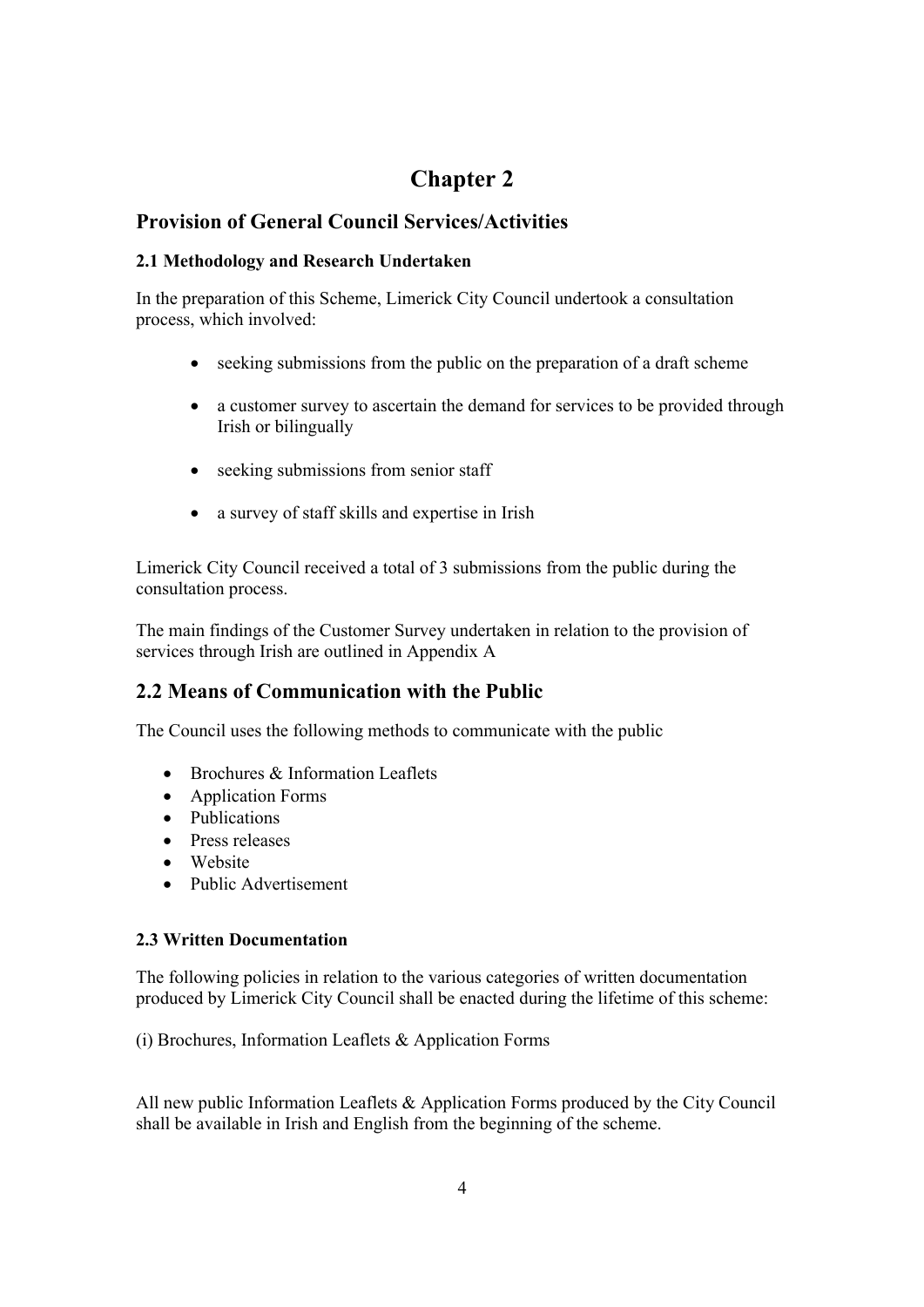The Council will over the lifetime of the scheme make available all current public information leaflets and application forms in both Irish and English.

The Council will ensure that the above will be available bilingually within the same cover except where it is not feasible because of the nature, size or layout of the material.

### (ii) Publications

Limerick City Council are committed to ensuring that during the lifetime of the scheme policy documents approved by Council for publication will be available in Irish and English within the same cover except where it is not feasible because of the nature, size or layout of the material.

#### (iii) Press releases

Press releases are currently available in English only. The Council will by the end of the scheme publish 20% of its press releases in both Irish and English.

#### (iv) Website

Limerick City Council shall develop an Irish language version of its website by the end of 2008 and this site shall contain, excluding technical information, at least 10% of the information contained on the English language site increasing to 25% by the end of the Scheme.

### **2.4 Oral Communication**

Receptionists / switchboard operators are the first points of contact with the public. By the end of this scheme, it shall be the policy of Limerick City Council to ensure that standard Quality Customer Service (QCS) practice applies in this area, which is that:

- Reception / switchboard staff are able to give the name of the Local Authority in Irish.
- They are at least familiar with the basic greetings in Irish
- Suitable arrangements are in place so that they can put members of the public in touch without delay, with the office or officer responsible for offering the service required through Irish, where available.

High profile public events shall incorporate an element of bilingualism into the proceedings as part of the Council's efforts to positively promote Irish in the community.

An authorised spokesperson will be available to give statements to the Irish language media should the need arise.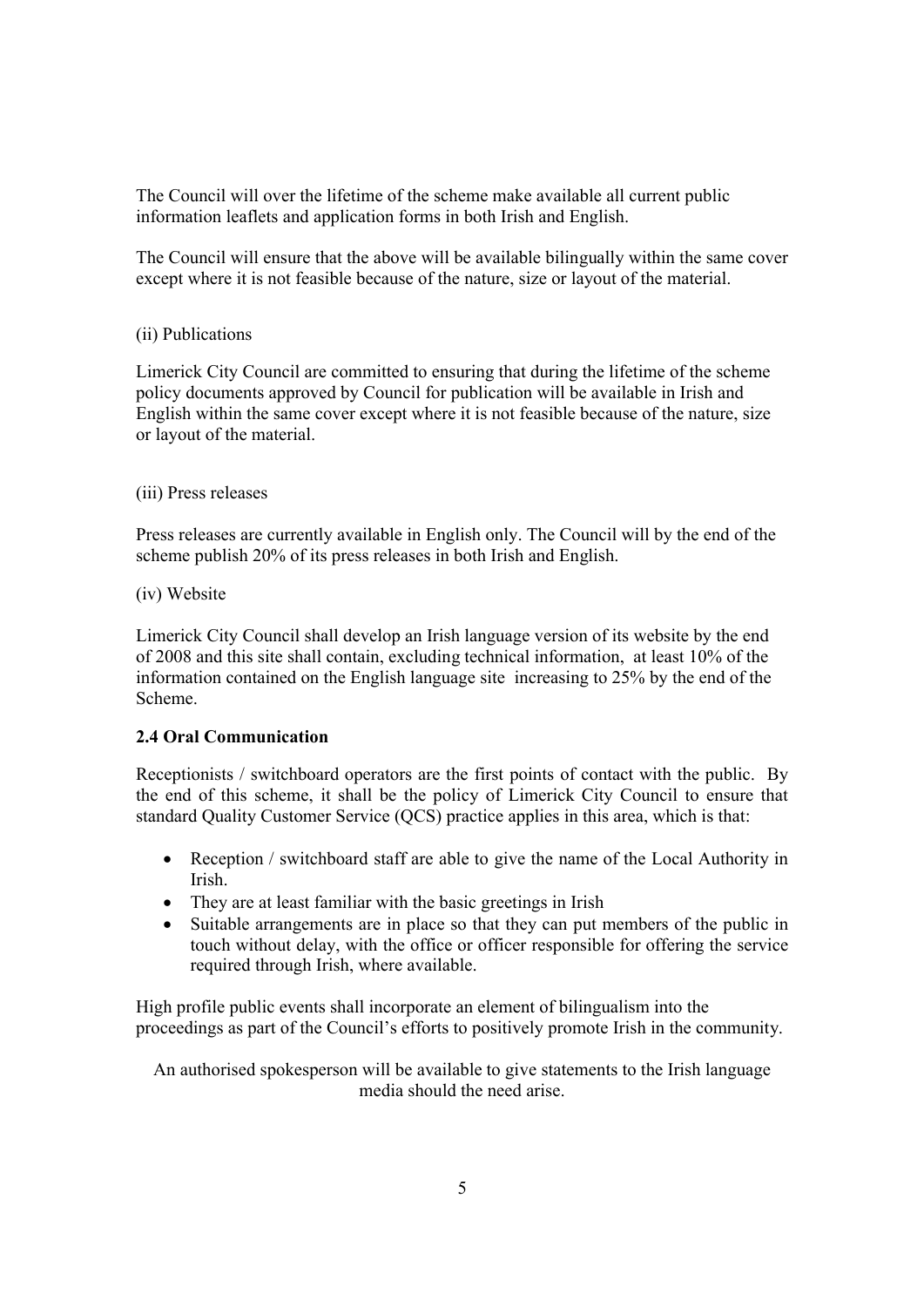# **Services/Activities provided by Sections**

# **3.1 Introduction**

This Chapter sets out the position in relation to service provision/activities by individual Sections within the City Council and the official language regime operated in each case.

# **3.2 Operating Language of Each Section**

No department currently provides a service exclusively through Irish.

English is the operating language across all Council services listed as follows

- Housing Provision and Management
- Roads and Traffic Management
- Water Services
- Planning
- Accounts payable and receivable
- Environment Regulation and Enforcement
- Street Cleaning, Parks and Cemeteries
- Roxboro and Moyross Libraries, Art Gallery and Museum
- Fire Service
- Civil Defence
- Corporate Services and Information Systems

During the lifetime of this scheme the Council will implement a training programme to enable the departments listed below to be in a position to provide a bilingual counter service by the end of the scheme.

- Accounts Receivable
- Art Gallery
- Roxboro and Moyross Libraries
- Museum
- Corporate Services
- Planning
- Environmental Regulation Enforcement.

### **3.2.1 Sections that provide a service in Irish and English**

The City Library can provide a counter service in Irish and English to members of the public. During the lifetime of the scheme training will be provided to ensure that this position is maintained with existing and new staff.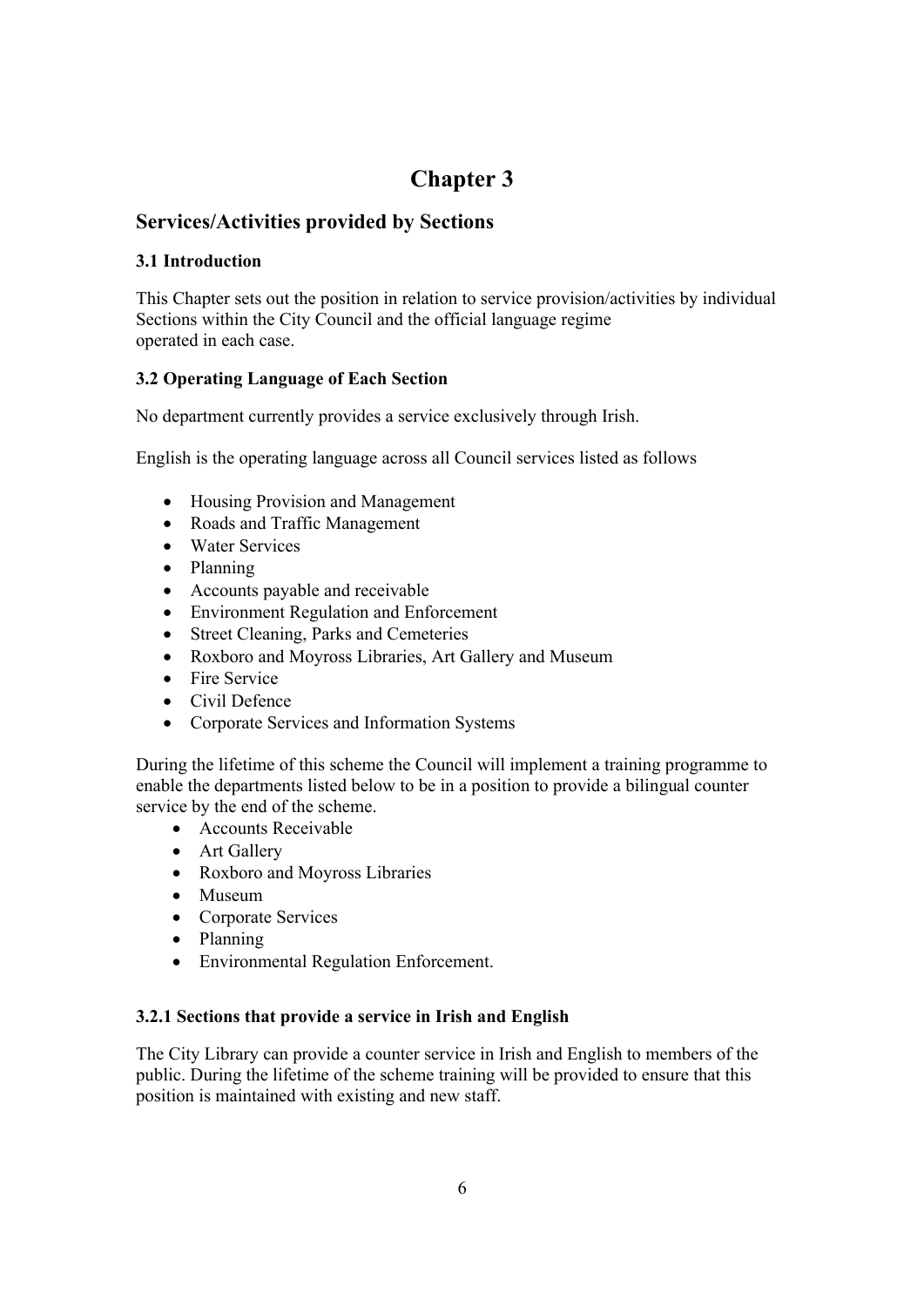# **3.2.2 Summary**

The aim will be to create and foster an atmosphere of bilingualism in the sections listed above so that Irish speaking customers feel welcome and are encouraged to do their business in Irish and so that both customers and staff feel comfortable in conducting their business through the Irish language.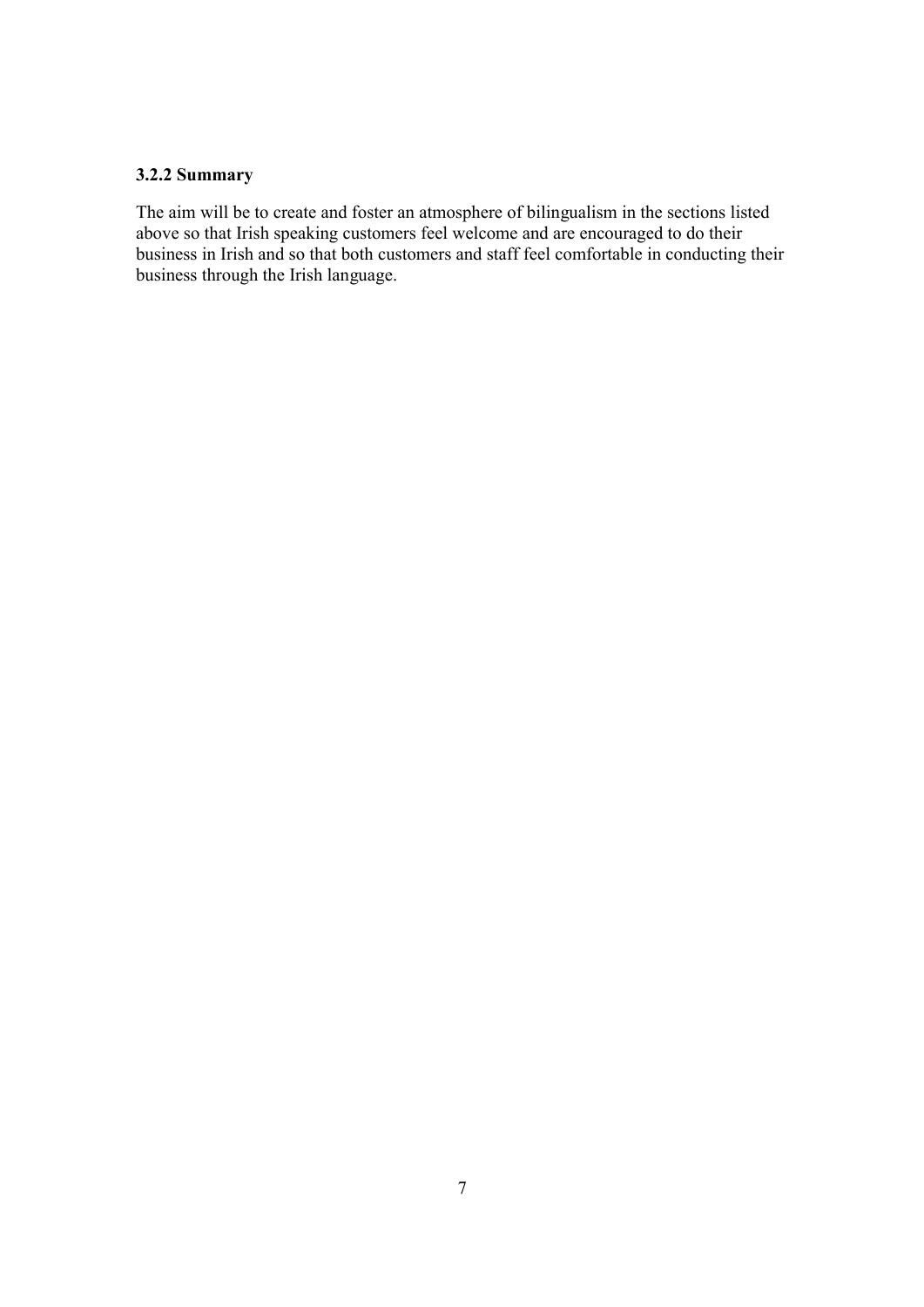# **Enhancement of Corporate Services in respect of the Irish language**

# **4.1 Information Systems**

In relation to electronic communication, Limerick City Council will ensure that the following policies will be implemented:

- Any standard disclaimer or message on e-mail correspondence will be bilingual by the end of 2007.
- The City Council shall ensure that any new computer systems/software being purchased by the City Council is fully capable of handling the Irish language.
- Existing systems will be made compatible at the next suitable planned maintenance or upgrade work.
- Establish a generic e-mail address for queries 'as Gaeilge'. The City Council will ensure that such queries are addressed promptly in the same manner as English language queries.
- The intranet will be used as an internal resource to promote Irish and assist with general queries
- Any new interactive systems that the public use to access services will be made bilingual by the end of the Scheme. Existing interactive systems will also be made bi-lingual at the next suitable planned maintenance or upgrade work.

# **4.2 Recruitment & Placement**

The Corporate Services department will address the issue of the Irish language in relation to recruitment and training.

The City Council will have regard to the requirements of this scheme when considering issues relating to recruitment and placement/deployment.

# **4.3 Training & Development**

Having regard to this scheme, the Corporate Services department will:

 Ensure that all staff are given equal encouragement and opportunity to improve their Irish language skills through training and development courses.

Arrange courses for staff to ensure that departments can meet the requirements set out in this scheme.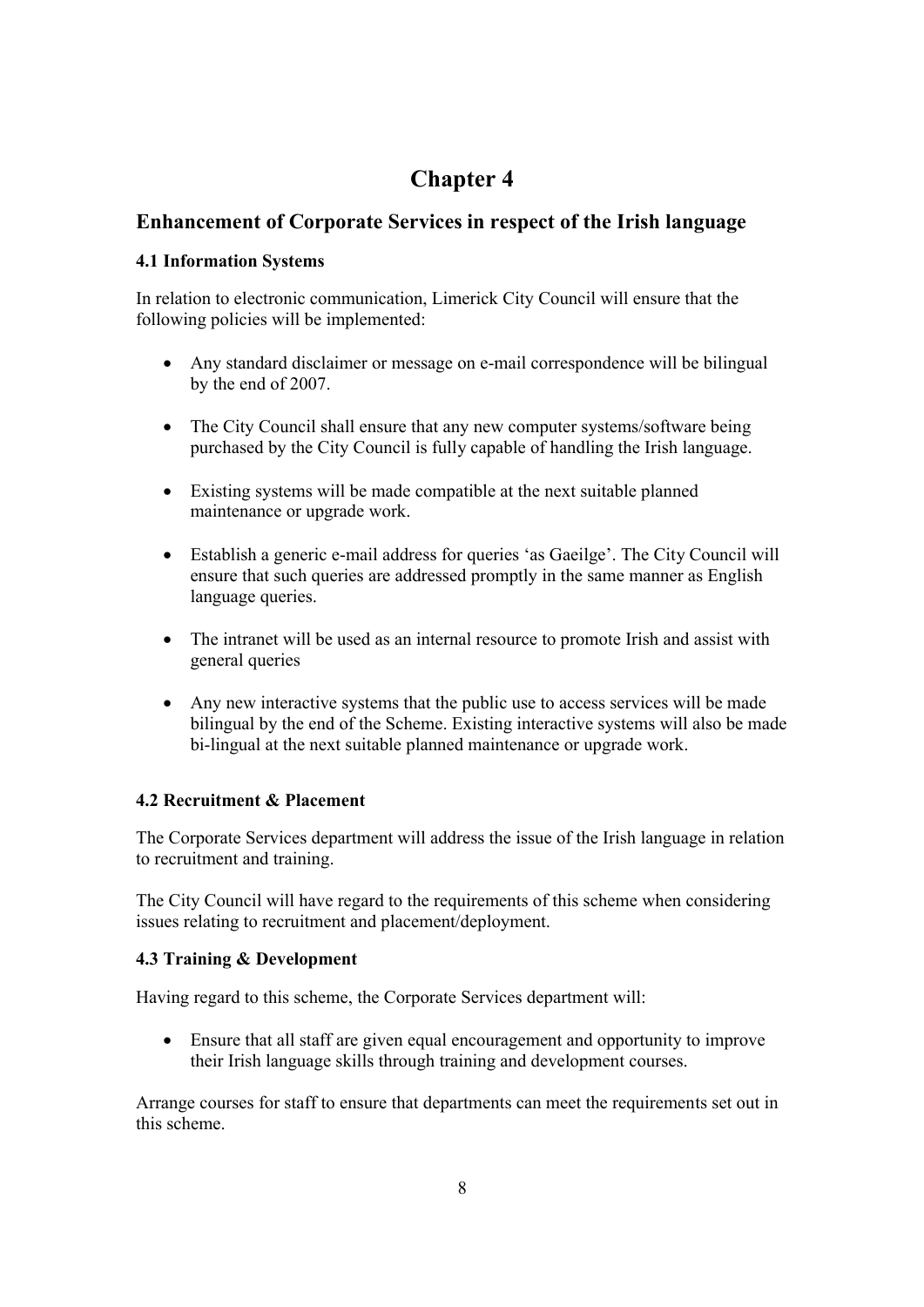# **Monitoring, Revision & Publication of Agreed Scheme**

### **5.1 Monitoring & Revision**

The Corporate Services Department will review on a regular basis the operation of the scheme. These reviews will be forwarded to the Council's Senior Management Team.

Line managers in each of the departments will be responsible for the day to day operation of the scheme. Details of progress in the implementation will be published in the Council's Annual Report.

# **5.2 Publicising of Agreed Scheme**

The public will be able to view the scheme on the Council's website and at its offices. It will also be circulated to statutory and non-statutory groups working in the City.

A copy of this scheme has also been forwarded to Oifig Choimisinéir na dTeangacha Oifigiúla.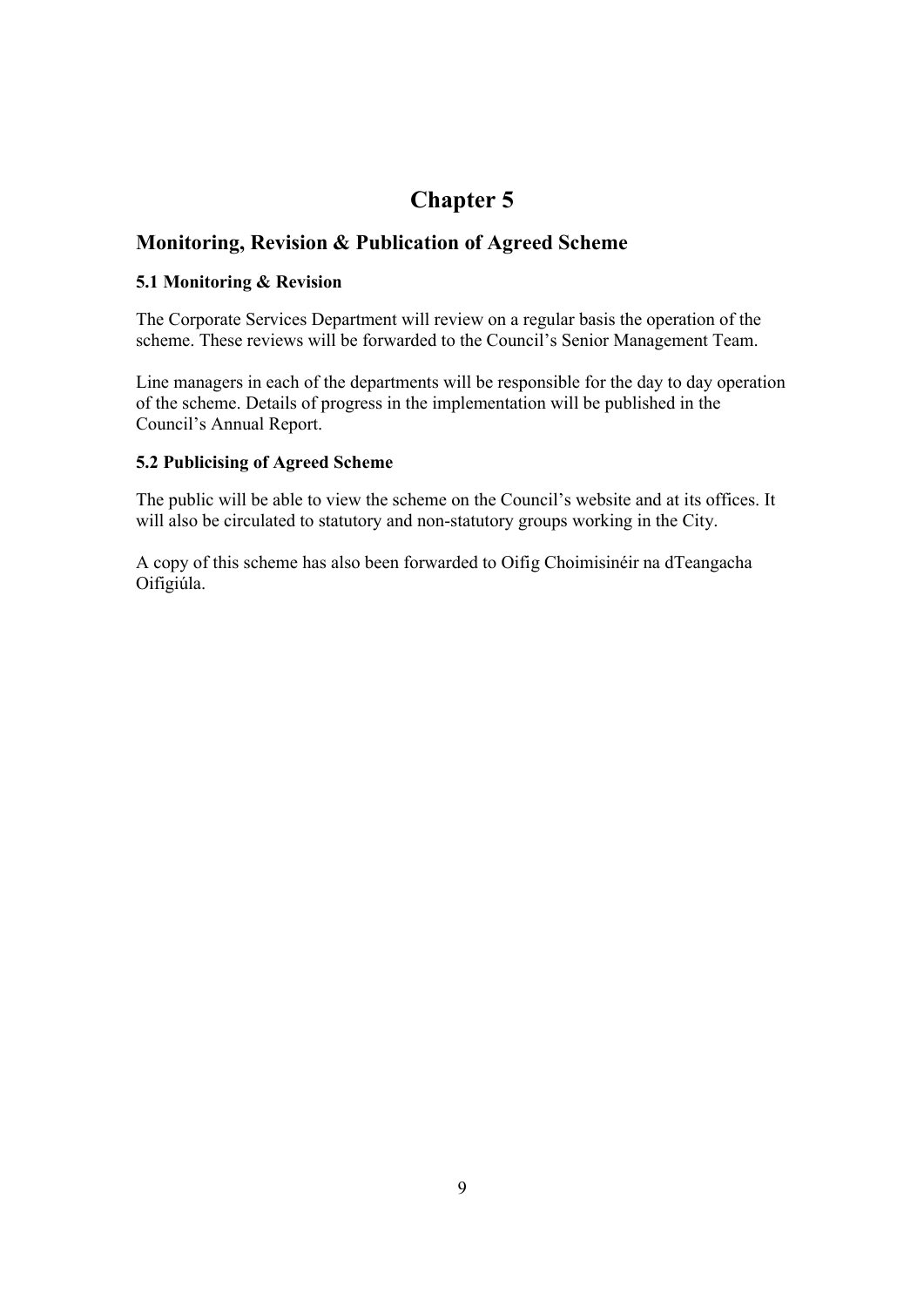### **APPENDIX A**

A random sample of one hundred people were surveyed in relation to the following questions in City Hall and in the City Centre during August 2006.

The results were as follows:-

Have you tried to conduct your business through Irish?

| Yes      | No     | <b>No Response</b> |
|----------|--------|--------------------|
| $0.93\%$ | 99.06% | $0.00\%$           |

If more of the City Council's services were offered through Irish, would you avail of them?

| Yes    | No     | <b>Maybe</b> |
|--------|--------|--------------|
| 20.56% | 69.15% | 10.28%       |

It should be noted that the results contained above cannot be regarded as a complete or scientific survey of public opinion on the matter. It is in fact a random sample of customer views taken at a given time in two specific locations and should only be viewed as such.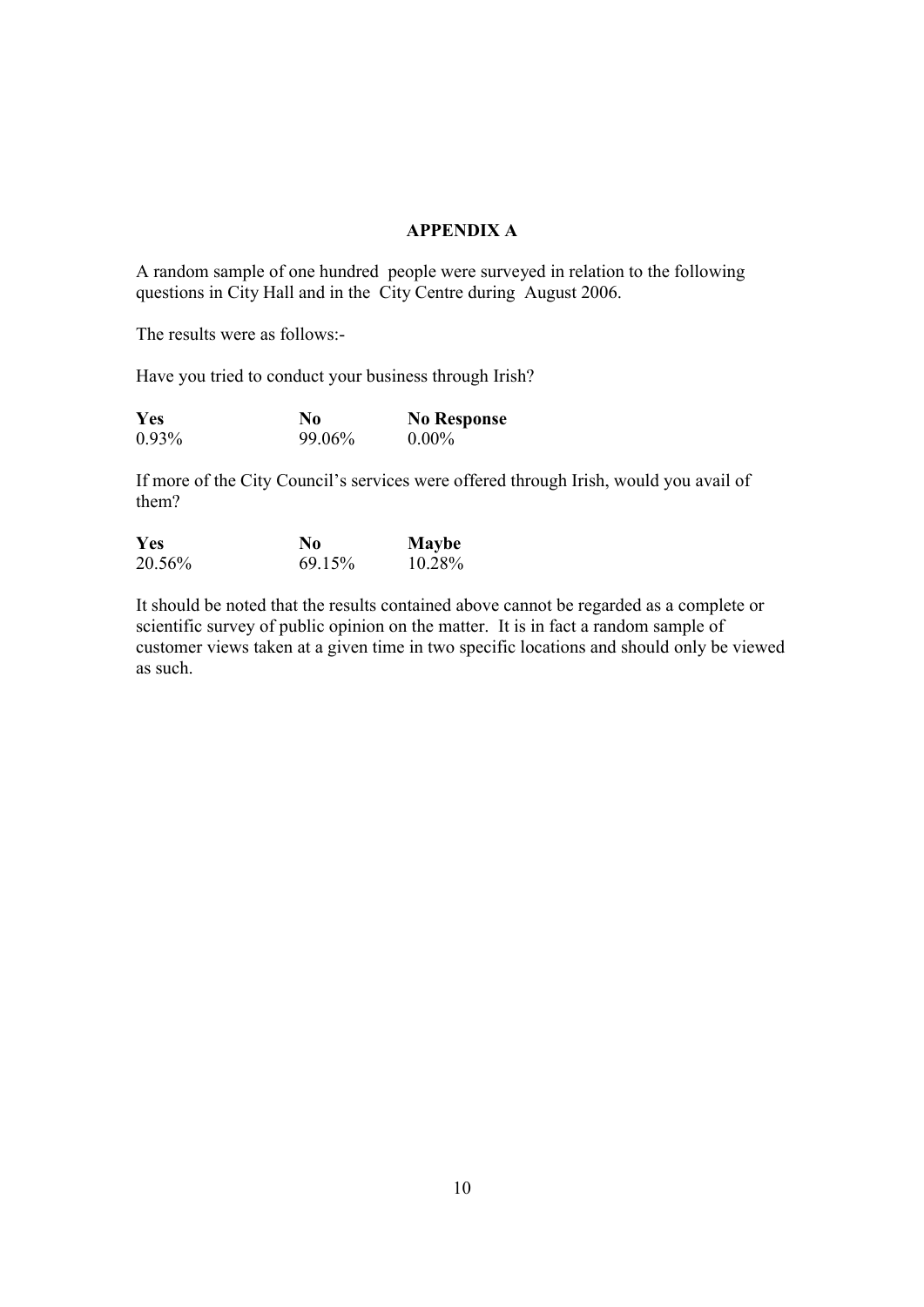# **Réamhrá agus Cúlra**

Ullmhaíodh an scéim seo faoi Chuid 11 d'Acht na dTeangacha Oifigiúla. Déanann Alt 11 socrú d'ullmhú scéime reachtúla ag comhlacht poiblí a shonraíonn na seirbhísí a bheartaíonn sé a sholáthar:

- trí mheán na Gaeilge,
- trí mheán an Bhéarla, agus
- trí mheán na Gaeilge agus an Bhéarla araon.

Leagann an scéim seo na bearta amach a nglacfar leo chun a chinntiú go soláthrófar aon seirbhísí nach soláthraítear trí mheán na Gaeilge faoi láthair trí mheán na teanga sin laistigh de fhráma ama aontaithe.

# **1.2 Ábhar na Scéime Teanga**

D'fhorbair an roinn Seirbhísí Corparáideacha an scéim seo i gcomhar le baill foirne Shinsearacha eile.

Beidh an bhainistíocht shinsearach laistigh de Chomhairle Cathrach Luimnigh freagrach as cur i bhfeidhm na scéime agus as monatóireacht agus athbhreithniú a dhéanamh uirthi.

Tosaíonn an scéim seo le méid na seirbhísí atá ar fáil trí mheán na Gaeilge faoi láthair, agus cuireann sí leis sin.

Dréachtaíodh an scéim seo le haird tugtha ar ábhair na dtreoirlínte reachtúla eisithe ag an Aire Gnóthaí Pobail, Tuaithe agus Gaeltachta faoi alt 11 d'Acht na dTeangacha Oifigiúla 2003.

# **1.2 Dáta Tosaithe na Scéime -**

Dhearbhaigh an tAire Gnóthaí Pobail, Tuaithe & Gaeltachta an scéim seo. Tiocfaidh an scéim i bhfeidhm an 1/10/2007 agus beidh sí i bhfeidhm ar feadh tréimhse 3 bliana ón dáta sin nó go dtí go ndearbhaíonn an tAire scéim nua de bhun Alt 15 d'Acht na dTeangacha Oifigiúla, cibé ceann acu is túisce.

# **1.3 Forbhreathnú ar Chomhairle Cathrach Luimnigh**

Is í Comhairle Cathrach Luimnigh an t-údarás áitiúil a chuireann seirbhísí áitiúla ar fáil do mhuintir Chathair Luimnigh.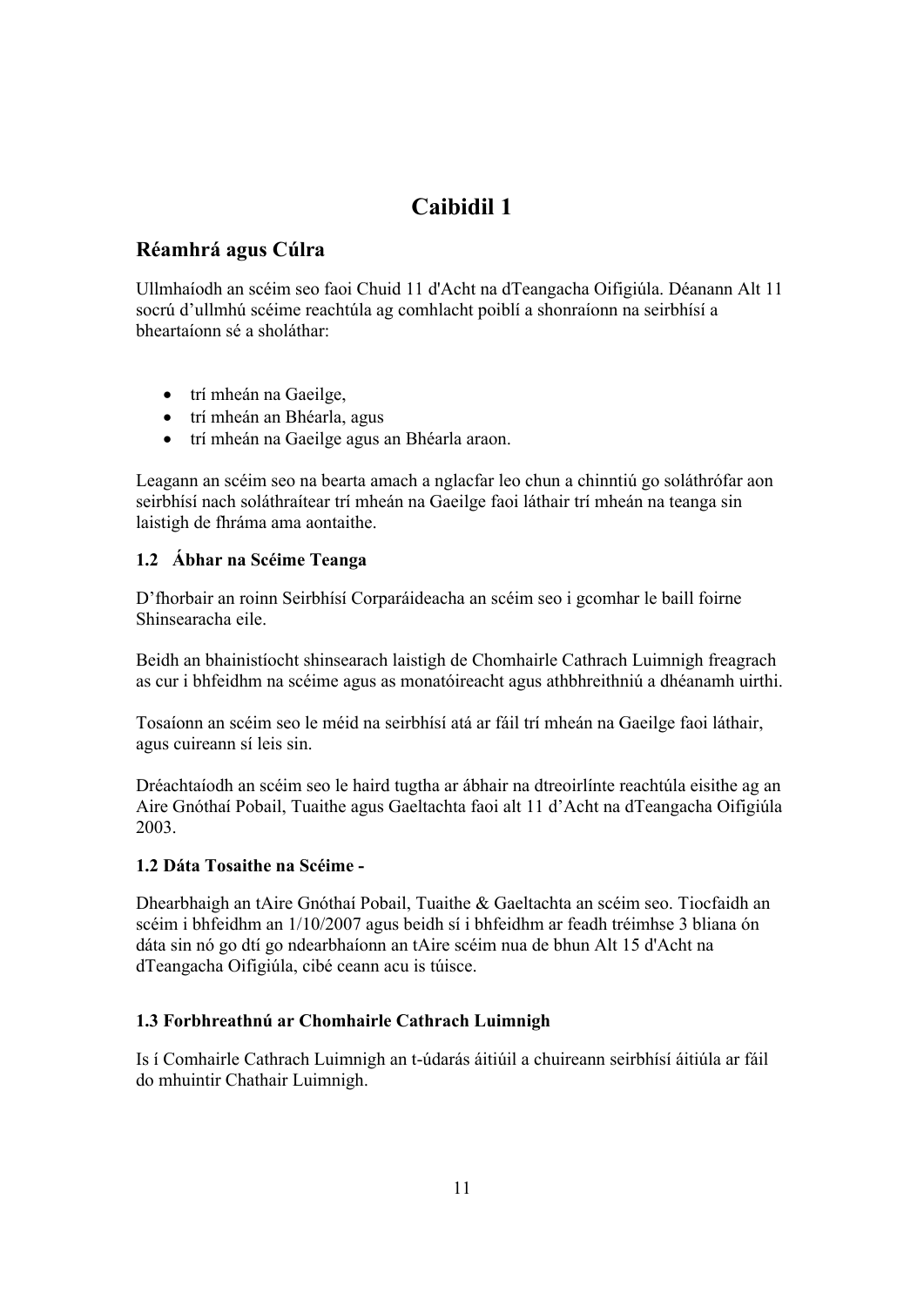Is é seo a leanas ár ráiteas misin:

# **"Oibreoimid i gcomhpháirtíocht chun feabhas a chur ar Cheannasaíocht Dhaonlathach agus chun tacaíocht leanúnach a thabhairt dár bpobal trí bheartais inmharthana a fhorbairt agus trí sheirbhísí ar chaighdeán níos fearr a sholáthar"**

Cuireann Comhairle Cathrach Luimnigh go leor seirbhísí éagsúla ar fáil, a mbíonn tionchar acu ar shaol gach saoránaigh sa Chathair. Is iad seo a leanas a feidhmeanna agus a seirbhísí príomhúla:

- Tithíocht a bhainistiú agus a sholáthar
- Bóithre, lena n-áirítear bainistiú tráchta agus sábháilteacht
- Seirbhísí Uisce lena n-áirítear séarachas
- Rialú agus Dreasachtaí Forbartha
- Cosaint Comhshaoil
- Áineas agus Conláiste lena n-áirítear páirceanna poiblí agus clóis súgartha
- Seirbhísí Ilghnéitheacha

Tacaíonn roinnt cuspóirí corparáideacha lárnacha le feidhmeanna agus gníomhaíochtaí príomhúla na Comhairle Cathrach, agus áirítear orthu sin:

### **Trédhearcacht & Cuntasacht**

Beidh sé mar aidhm ár gcinntí, atá bunaithe ar phrionsabail agus ar bheartais shoiléire intuigthe, freastal ar ár saoránaigh agus ar a riachtanais ar bhealach níos fearr, faoi réir leas an phobail

### **Daonlathas**

Cothóimid agus forbróimid ról ár gcomhairleoirí agus bainfimid an leas is fearr as cion na n-ionadaithe ainmnithe seachtracha

### **Aitheantas a thabhairt do Luach ár bhFoirne**

Braitheann seasamh na Comhairle mar sholáthraí seirbhíse poiblí ríthábhachtach go mór ar dhílseacht, tiomantas agus feidhmíocht a cuid foirne. Tacóimid lenár gcuid foirne le linn na tréimhse athraithe seo trí thionscnaimh chomhpháirtíochta, cláir oiliúna agus cláir chúnaimh leanúnacha a chur ar fáil.

### **Seirbhís ar Chaighdeán Ard**

Measúnófar gach seirbhís do chliaint ar conas a sheachadtar é agus na torthaí a mbíonn air, mar iarracht feabhas leanúnach a chur ar chaighdeán seirbhísí

### **Luach ar Airgead**

Déanfaidh gach riar acmhainne agus cinneadh caiteachais iarracht seirbhísí a mbaineann an luach ar airgead is fearr leo a sholáthar dár gcustaiméirí agus don lucht íoca rátaí.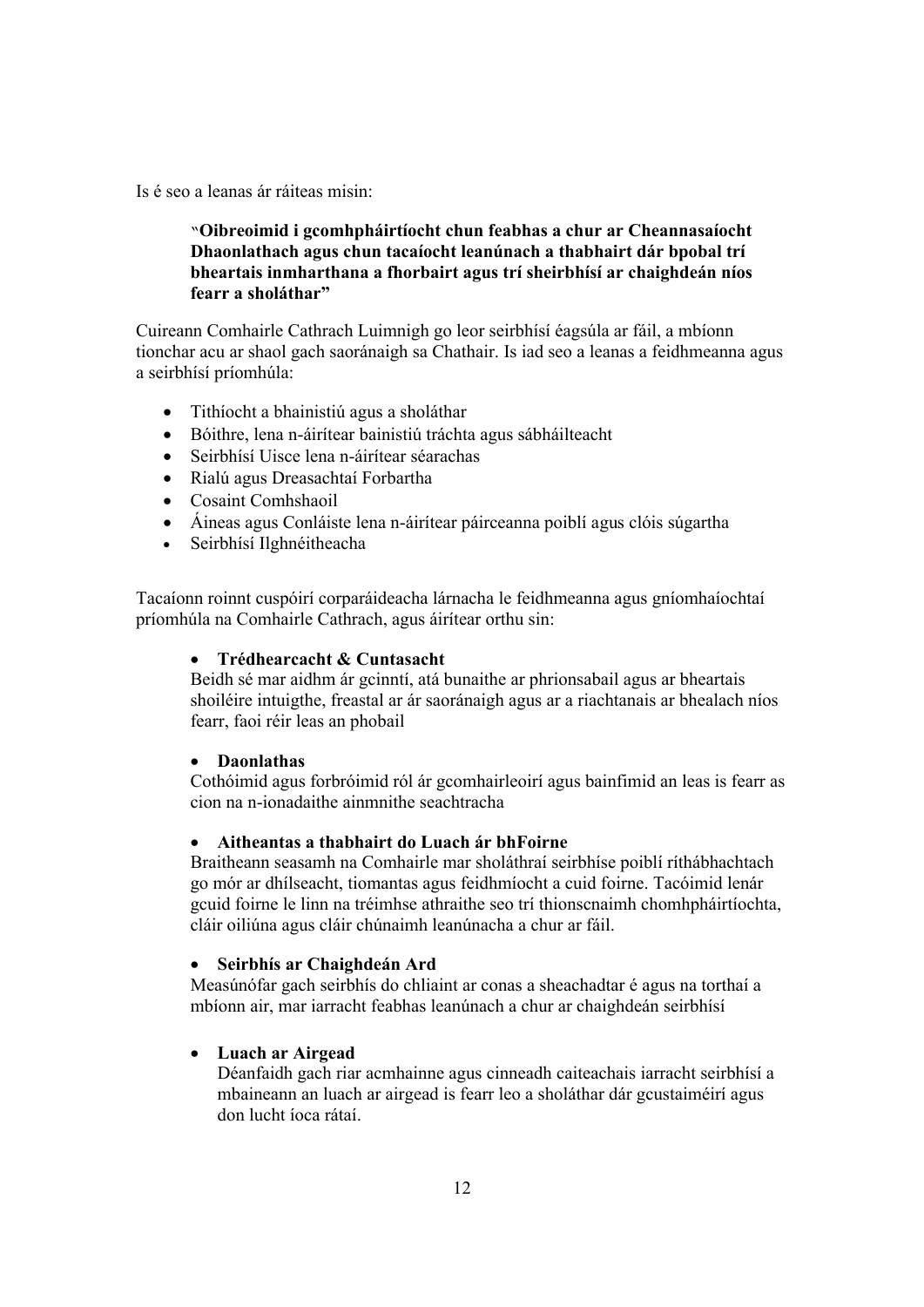### **Comhionannas agus Cuimsitheacht Shóisialta**

Tabharfaimid tosaíocht d'acmhainní a sheachadadh chun cur ar chumas ár saoránach uile páirt iomlán a ghlacadh i saol sóisialta, eacnamaíoch agus cultúrtha ár gcathrach.

# **Comhpháirtíocht Phobail**

Is ionann ár bpobail agus ár gcathair agus oibreoimid i gcomhpháirtíocht leo chun muinín níos mó a chothú agus chun freagairt dá riachtanais éagsúla

Aithnítear na cuspóirí sin i bPlean Corparáideach 2005-2009 reatha na comhairle a leagann spriocanna dúshlánacha amach maidir le feabhas a chur ar sheirbhísí cathrach agus ar dhaonlathas.

# **1.4 Custaiméirí agus Cliaint**

Áiríonn bonn custaiméirí Chomhairle Cathrach Luimnigh cónaitheoirí Chathair Luimnigh, an pobal gnó agus na mílte daoine a thugann cuairt ar an gCathair gach lá.

I dteannta sin, tá caidreamh oibre ag an gComhairle Cathrach le grúpaí reachtúla agus neamhreachtúla éagsúla.

# **1.5 Measúnacht a dhéanamh ar a mhéid atá seirbhísí ar fáil trí mheán na Gaeilge cheana féin**

Faoi láthair, foilsíonn an Chomhairle Cathrach a cáipéisí reachtúla agus a ráitis bheartais eile sa Ghaeilge agus sa Bhéarla de réir fhorálacha alt 10 d'Acht na dTeangacha Oifigiúla 2003. Tá comharthaíocht phoiblí ghinearálta sa Chathair agus in oifigí na comhairle dátheangach freisin.

Tá sé ar chumas na Comhairle cumarsáid a dhéanamh trí mheán na Gaeilge má iarrann ball an phobail air.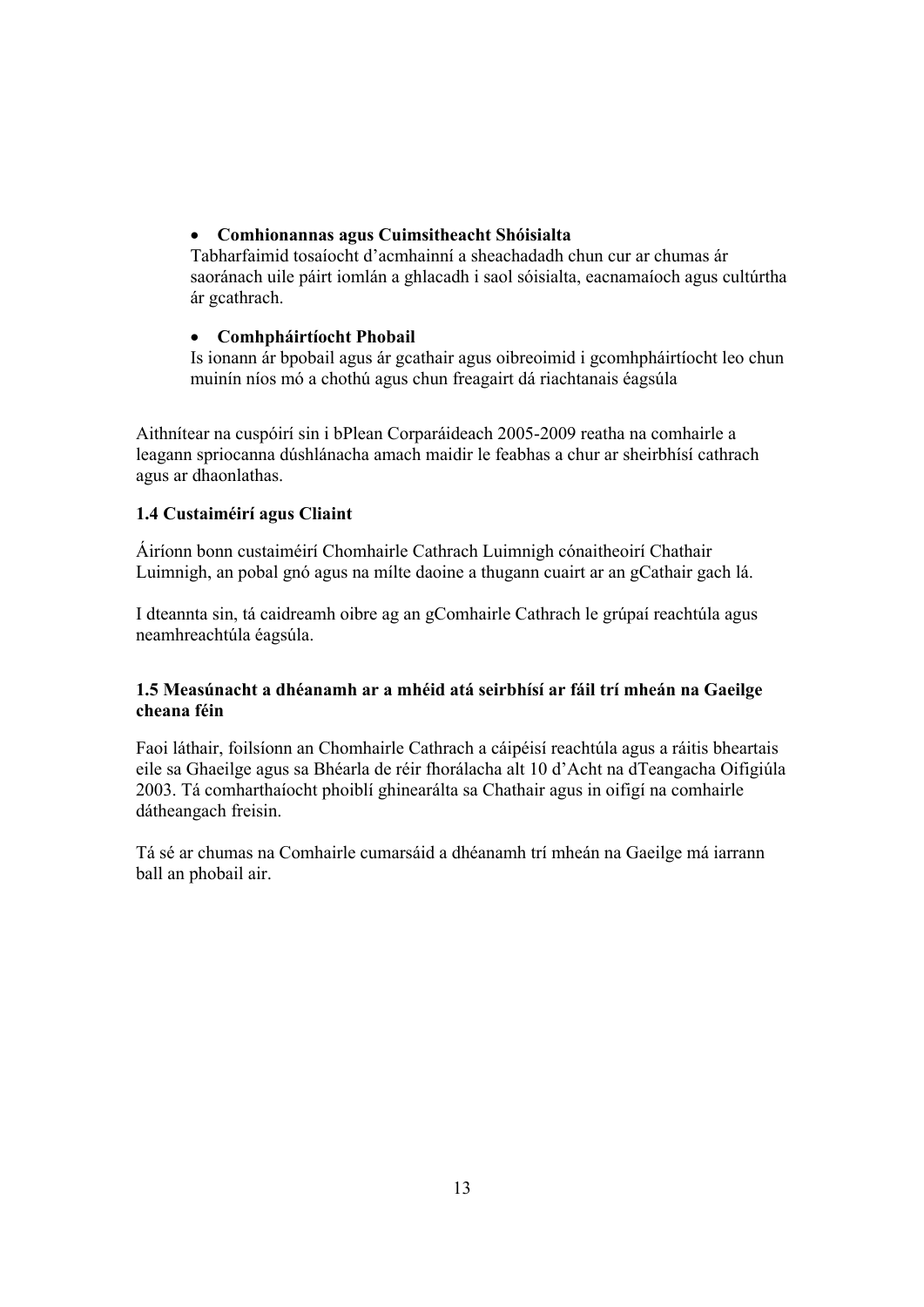# **Seirbhísí/Gníomhaíochtaí Ginearálta na Comhairle a Sholáthar**

# **2.1 Modheolaíocht agus Taighde Déanta**

Agus an Scéim seo á hullmhú, ghlac Comhairle Cathrach Luimnigh páirt i bpróiseas comhairliúcháin, a raibh i gceist leis:

- aighnis a lorg ón bpobal faoi dhréacht-scéim a ullmhú
- suirbhé a dhéanamh ar chustaiméirí chun an t-éileamh ar sheirbhísí as Gaeilge nó seirbhísí dátheangacha a mheas
- aighnis a lorg ó bhaill foirne shinsearacha
- suirbhé a dhéanamh ar scileanna agus saineolas Gaeilge na foirne

Fuair Comhairle Cathrach Luimnigh 3 aighneas san iomlán ón bpobal le linn an phróisis chomhairliúcháin.

Tá cur síos ar thorthaí príomhúla an tSuirbhé a rinneadh ar Chustaiméirí maidir le seirbhísí a chur ar fáil trí mheán na Gaeilge ar fáil in Aguisín A

### **2.2 Modhanna Cumarsáide leis an bPobal**

Baineann an Chomhairle úsáid as na modhanna seo a leanas chun cumarsáid a dhéanamh leis an bpobal

- Bróisiúir & Bileoga Faisnéise
- Foirmeacha Iarratais
- Foilseacháin
- Preas-ráitis
- Láithreán Gréasáin
- Fógra Poiblí

### **2.3 Cáipéisí Scríofa**

Cuirfear na beartais seo a leanas i bhfeidhm maidir leis na catagóirí éagsúla de cháipéisí scríofa a tháirgeann Comhairle Cathrach Luimnigh le linn shaol na scéime seo:

(i) Bróisiúir, Bileoga Faisnéise & Foirmeacha Iarratais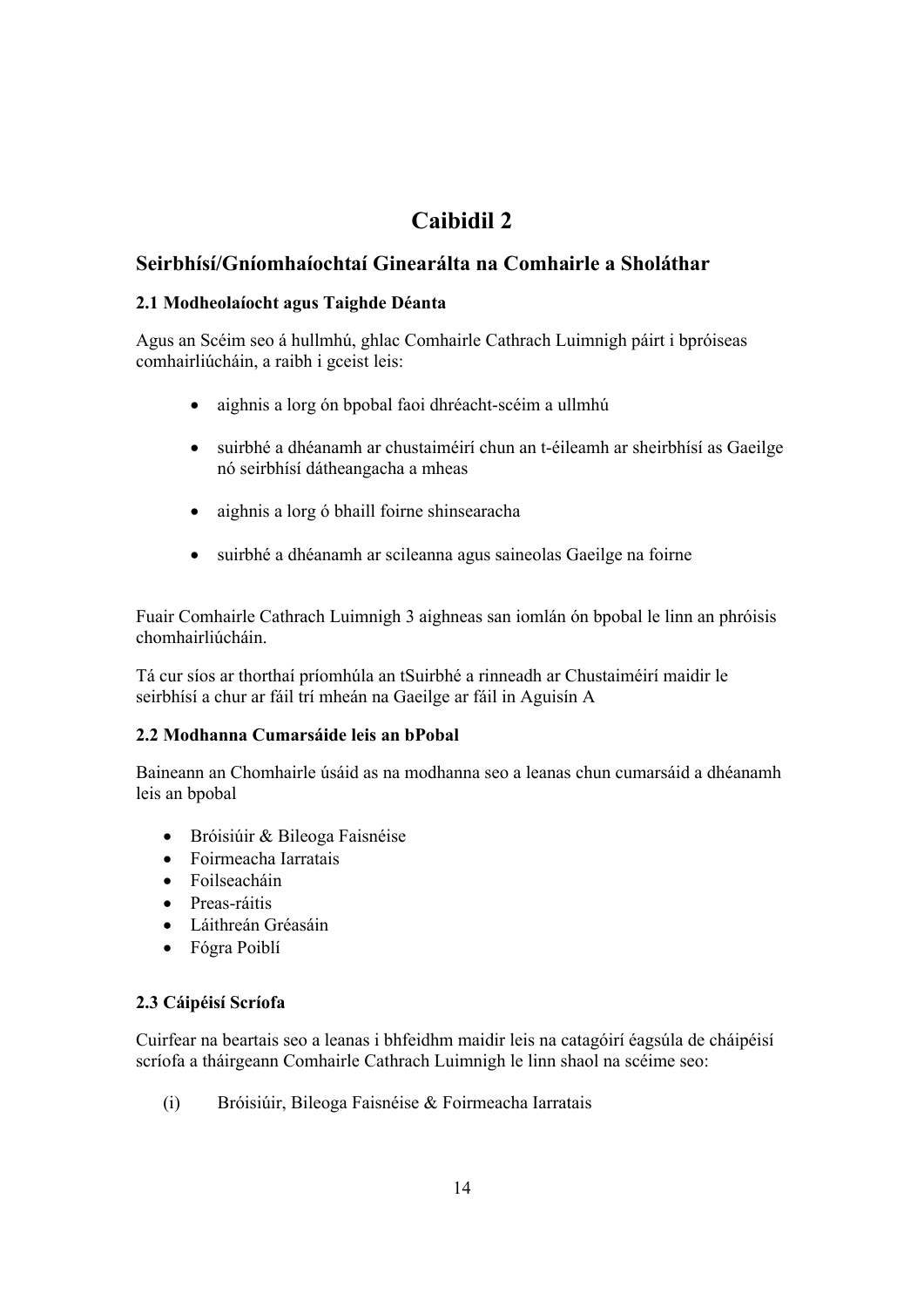Beidh na Bileoga Faisnéise & Foirmeacha Iarratais nua uile a eiseoidh an Chomhairle Cathrach ar fáil sa Ghaeilge agus sa Bhéarla ó thús na scéime.

Le linn shaol na scéime, cuirfidh an Chomhairle na bileoga faisnéise poiblí agus na foirmeacha iarratais reatha uile ar fáil sa Ghaeilge agus sa Bhéarla.

Déanfaidh an Chomhairle cinnte go mbeidh na hábhair thuasluaite ar fáil go dátheangach laistigh den chlúdach céanna, ach amháin nuair nach mbeidh sé indéanta mar thoradh ar chineál, méid nó leagan amach an ábhair.

#### (ii) Foilseacháin

Tá Comhairle Cathrach Luimnigh tiomanta do chinntiú go mbeidh aon cháipéisí beartais a fhaigheann cead foilsithe ón gComhairle le linn shaol na scéime seo ar fáil sa Ghaeilge agus sa Bhéarla laistigh den chlúdach céanna, ach amháin nuair nach mbeidh sé indéanta mar thoradh ar chineál, méid nó leagan amach an ábhair.

#### (iii) Preasráitis

Faoi láthair eisítear preasráitis sa Bhéarla amháin. Faoi dheireadh na scéime, foilseoidh an Chomhairle 20% dá cuid preasráiteas sa Ghaeilge agus sa Bhéarla.

#### (iv) Láithreán Gréasáin

Forbróidh Comhairle Cathrach Luimnigh leagan Gaeilge dá láithreán gréasáin faoi dheireadh 2008 agus gan fhaisnéis theicniúil a áireamh, cuimseoidh an suíomh sin ar a laghad 10% den fhaisnéis ar an suíomh as Béarla agus beidh 25% den fhaisnéis sin ar fáil as Gaeilge faoi dheireadh na Scéime.

### **2.4 Cumarsáid ó Bhéal**

Is iad fáilteoirí / oibreoirí lasc-chláir na chéad phointí teagmhála don phobal. Faoi dheireadh na scéime, beidh sé mar bheartas Chomhairle Cathrach Luimnigh a chinntiú go mbeidh cleachtas caighdeánach maidir le Seirbhís do Chustaiméirí ar Chaighdeán Ard (QCS) i bhfeidhm sa réimse seo, is é sin:

- Beidh foireann an fháiltithe/an lasc-chláir in ann ainm an Údaráis Áitiúil a thabhairt as Gaeilge.
- Beidh na fáiltí bunúsacha ar a laghad ar eolas acu as Gaeilge
- Beidh socruithe cuí i bhfeidhm ionas go mbeidh siad in ann baill an phobail a chur i dteagmháil, gan mhoill, leis an oifig nó leis an oifigeach freagrach as an tseirbhís éilithe a chur ar fáil as Gaeilge, más ann.

Beidh gnéithe den dátheangachas léirithe in aon imeachtaí poiblí le próifíl ard mar chuid d'iarrachtaí na Comhairle an Ghaeilge a chur chun cinn sa phobal ar bhealach dearfach.

Beidh urlabhraí údaraithe ar fáil chun ráitis a thabhairt do mheáin chumarsáide na Gaeilge nuair a bheidh gá leis.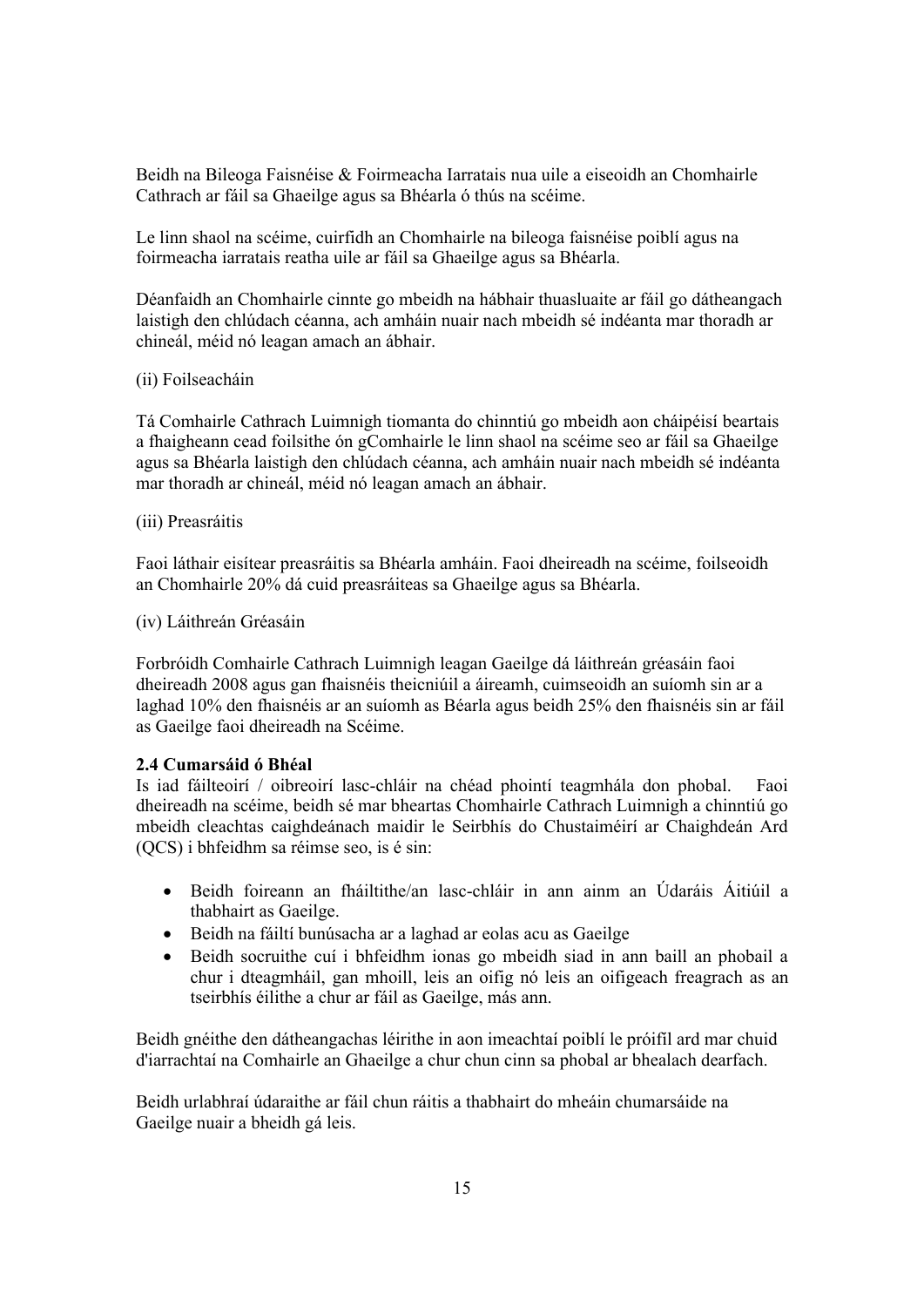# **Seirbhísí/Gníomhaíochtaí curtha ar fáil ag Rannóga**

# **3.1 Réamhrá**

Leagann an Chaibidil seo amach an seasamh maidir le soláthar seirbhísí/gníomhaíochtaí ag Rannóga ar leith laistigh den Chomhairle Cathrach agus an beartas maidir le teangacha oifigiúla a bheidh i bhfeidhm i ngach cás.

# **3.2 Teanga Oibre Gach Rannóige**

Ní chuireann aon roinn seirbhís ar fáil sa Ghaeilge amháin faoi láthair.

Is é an Béarla an teanga oibre i seirbhísí uile na Comhairle mar seo a leanas

- Soláthar agus Bainistíocht Tithíochta
- Bainistíocht Bóithre agus Tráchta
- Seirbhísí Uisce
- Pleanáil
- Cuntais iníoctha agus infhaighte
- Rialú agus Forfheidhmiú Comhshaoil
- Glanadh Sráideanna, Páirceanna agus Reiligí
- Leabharlann Roxboro agus Mhaigh Rois, Dánlann agus Iarsmalann
- Seirbhís Dóiteáin
- Cosaint Shibhialta
- Seirbhísí Corparáideacha agus Córais Faisnéise

I rith shaol na scéime seo, cuirfidh an Chomhairle clár oiliúna i bhfeidhm chun cur ar chumas na rann a liostaítear thíos seirbhís cuntair dhátheangach a sholáthar faoi dheireadh na scéime.

- Cuntais Infhaighte
- Dánlann
- Leabharlann Roxboro agus Mhaigh Rois
- Iarsmalann
- Seirbhísí Corparáideacha
- Pleanáil
- Forfheidhmiú Rialachán Comhshaoil.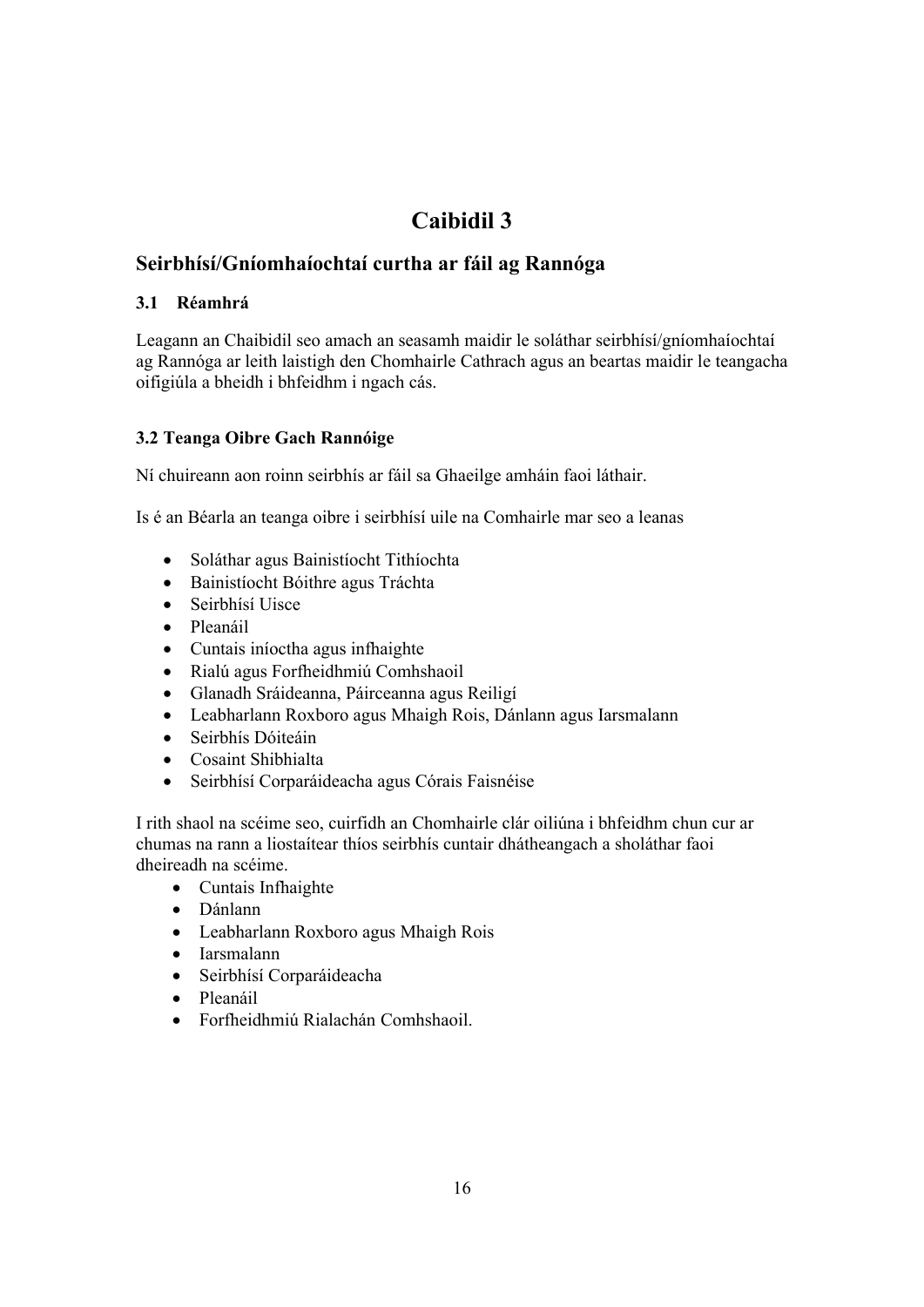### **3.2.1 Rannóga a chuireann seirbhís ar fáil as Gaeilge agus as Béarla**

Féadann Leabharlann na Cathrach seirbhís cuntair a chur ar fáil do bhaill an phobail sa Ghaeilge agus sa Bhéarla. Le linn shaol na scéime seo, cuirfear oiliúint ar fáil chun a chinntiú go gcoinnítear an inniúlacht sin i measc baill foirne reatha agus nua.

#### **3.2.2 Achoimre**

Is í an aidhm ná atmaisféar dátheangach a chruthú agus a chothú sna rannóga liostaithe thuas ionas go mbraithfidh custaiméirí a labhraíonn Gaeilge go bhfuil fáilte romhaibh agus go spreagfar dóibh a gcuid gnó a dhéanamh as Gaeilge agus ionas go mbraithfidh custaiméirí agus an fhoireann araon compordach agus a gcuid gnó á dhéanamh trí mheán na Gaeilge.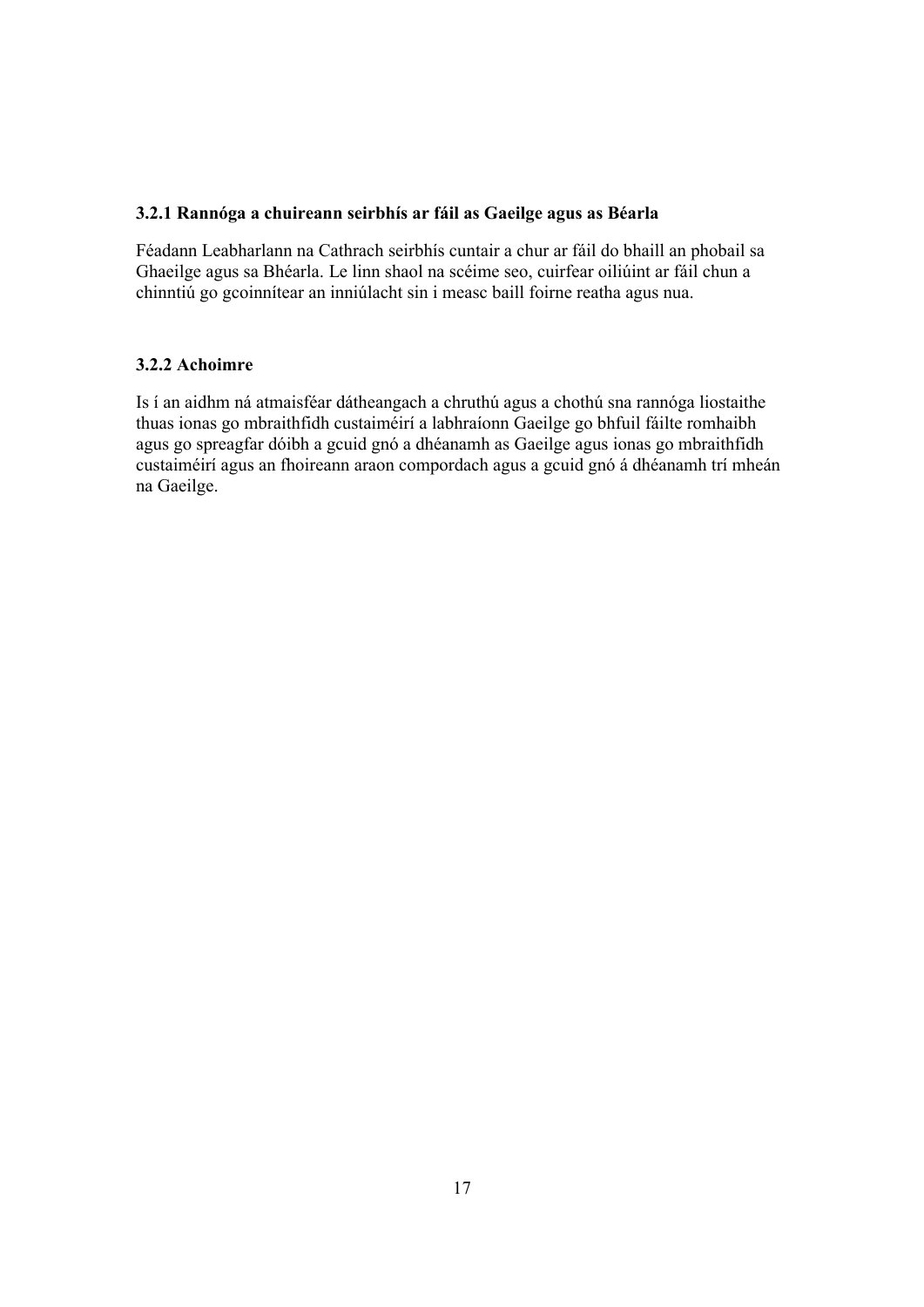# **Feabhas a chur ar Sheirbhísí Corparáideacha i leith na Gaeilge**

### **4.1 Córais Faisnéise**

Maidir le cumarsáid leictreonach, cinnteoidh Comhairle Cathrach Luimnigh go gcuirfear na beartais seo a leanas i bhfeidhm:

- Beidh aon séanadh nó aon teachtaireacht chaighdeánach ar chomhfhreagras ríomhphoist dátheangach faoi dheireadh 2007.
- Déanfaidh an Chomhairle Cathrach cinnte go mbeidh ar chumas aon chórais ríomhaire/bogearraí nua a cheannóidh an Chomhairle Cathrach déileáil leis an nGaeilge.
- Comhoiriúnófar córais reatha an chéad uair eile a tharlóidh obair chothabhála phleanáilte nó obair uasghrádaithe.
- Bunófar seoladh ríomhphoist ginearálta d'fhiosruithe as Gaeilge. Déanfaidh an Chomhairle Cathrach cinnte go dtabharfar freagraí pras ar fhiosruithe dá leithéid, de réir mar a thugtar freagraí ar fhiosruithe as Béarla.
- Úsáidfear an t-inlíon mar acmhainn inmheánach chun Gaeilge a chur chun cinn agus chun cabhrú le fiosruithe ginearálta
- Beidh aon chórais idirghníomhacha a úsáideann an pobal chun rochtain a fháil ar sheirbhísí dátheangach faoi dheireadh na Scéime. Cuirfear leaganacha dátheangacha de chórais idirghníomhacha reatha ar fáil freisin an chéad uair eile a tharlóidh obair chothabhála phleanáilte nó obair uasghrádaithe.

# **4.2 Earcaíocht & Socrúchán**

Tabharfaidh roinn na Seirbhísí Corparáideacha aghaidh ar shaincheist na Gaeilge maidir le hearcaíocht agus oiliúint.

Tabharfaidh an Chomhairle Cathrach aird ar riachtanais na scéime seo agus saincheisteanna maidir le hearcaíocht agus socrúchán/imlonnú á meas aici.

### **4.3 Oiliúint & Forbairt**

I bhfianaise na scéime seo, déanfaidh roinn na Seirbhísí Corparáideacha na nithe seo a leanas:

- Déanfaidh sí cinnte go dtugtar spreagadh agus deis chomhchosúil do gach ball foirne feabhas a chur ar a scileanna Gaeilge trí chúrsaí oiliúna agus forbartha.
- Eagróidh sí cúrsaí don fhoireann chun a chinntiú go mbeidh ar chumas na rann na riachtanais leagtha amach sa scéim seo a chomhlíonadh.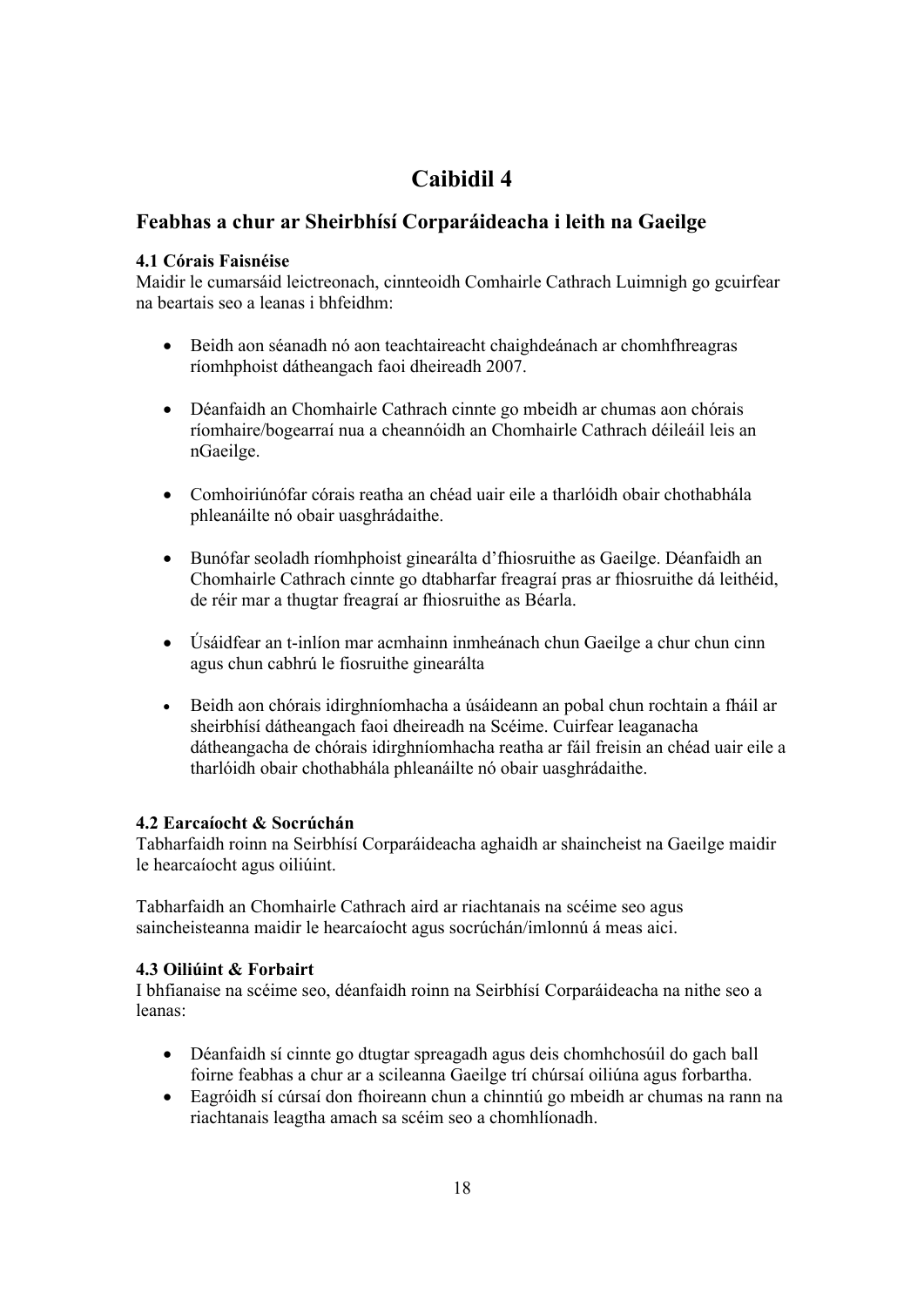# **Monatóireacht, Athbhreithniú & Foilsiú na Scéime Aontaithe**

# **5.1 Monatóireacht & Athbhreithniú**

Déanfaidh Roinn na Seirbhísí Corparáideacha athbhreithniú rialta ar fheidhmiú na scéime. Cuirfear na hathbhreithnithe sin ar aghaidh chuig Foireann Bainistíochta Shinsearach na Comhairle.

Beidh bainisteoirí líne sna ranna éagsúla freagrach as oibriú laethúil na scéime. Foilseofar sonraí an dul chun cinn maidir leis an bhforfheidhmiú i dTuarascáil Bhliantúil na Comhairle.

# **5.2 Poiblíocht a Dhéanamh ar an Scéim Aontaithe**

Beidh an pobal in ann féachaint ar an scéim ar láithreán gréasáin agus ag oifigí na Comhairle. Scaipfear í freisin ar ghrúpaí reachtúla agus neamhreachtúla a oibríonn sa Chathair.

Cuireadh cóip den scéim seo ar aghaidh chuig Oifig Choimisinéir na dTeangacha Oifigiúla freisin.